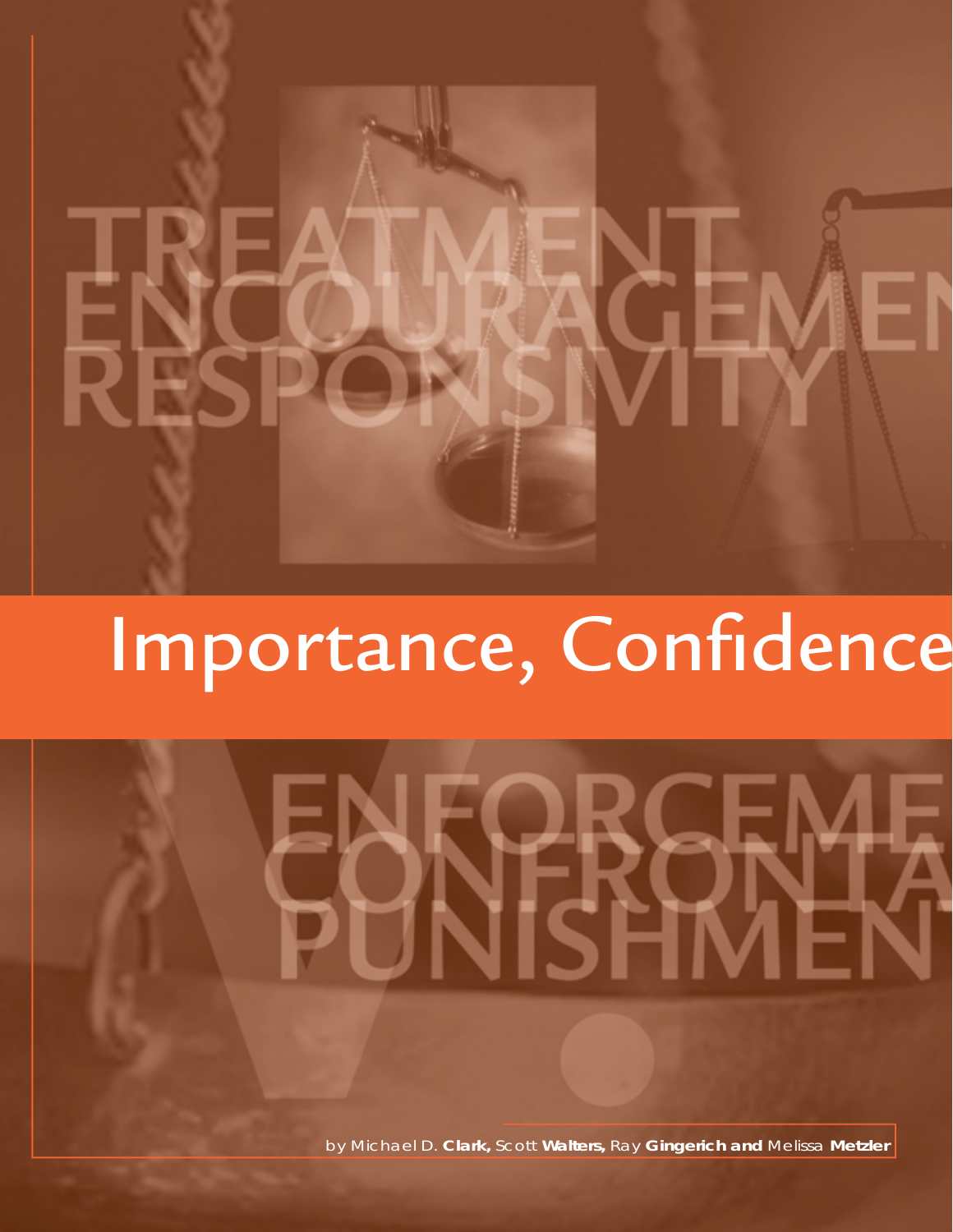Editors note: This article is the second part of a two-part series. Part one of this series appeared in the Winter 2006 issue (Vol. 30, No. 1).

istorically, motivation has been viewed as something that resides within the<br>offender. Probation and parole officers hope for enough motivation to make<br>some progress but often end up frustrated when they find very little. offender. Probation and parole officers hope for enough motivation to make some progress but often end up frustrated when they find very little. Regardless of amount, motivation has usually been thought to be a characteristic of the offender — it's theirs to give ("cooperative," "workable") or theirs to withhold ("resistant," "poor attitude"). Within this model, the officer becomes an enforcer of a legal contract, but not necessarily an active participant in the behavior change of the offender. Here is a common description of an officer's role:

The probationer, in consultation with his lawyer, negotiates for probation supervision (and conditions) in lieu of jail time. In our initial meeting, and throughout our work together, I tell the probationer what is expected of him and make it clear what the penalties will be should he fail to comply. We have regular meetings to verify that he is making progress on his conditions and I answer any questions he might have. If he breaks the law or shows poor progress on his conditions, I see to it that appropriate sanctions are assessed. Throughout the process, the probationer is well aware of the behavior that might send him to jail, and if he ends up there, it's his own behavior that gets him there.

Reflected in this statement is an officer who is essentially *cut out of the change process*, except as an observer. Motivational Interviewing (MI) brings officers back into the "business of behavior change" (Clark, 2006). It champions the idea that we don't have to wait for the offender to "get motivated" — motivation is interactive. There may be quite a lot we can do to raise motivation, even during brief interactions.

# and Readiness to Change Motivational Interviewing for Probation and Parole

#### **Understanding Motivation**

How we understand motivation will directly affect what we do (or don't do) to increase it. Understanding motivation involves five important issues:

1. Motivation is changeable. Motivation is not a fixed trait like height or eye color; it can be increased or decreased. Although there will always be some factors that are out of our control, there may be quite a lot we can do to raise motivation.

2. Motivation predicts action. Motivation predicts how likely an offender will begin an action and carry through with it. Motivation to change is not a guarantee of action, but it does predict the likelihood that a client will change. Because of this, motivation is fundamental to behavior change.

3. Motivation is behavior-specific. To say an offender is "unmotivated" in a global sense (as a personality description) is to misunderstand how motivation works. For example, an offender may not be motivated to "stop drinking" but may feel the need to work on their anger. They may be reluctant to comply with a certain condition of their probation, yet have a strong desire to "get off probation."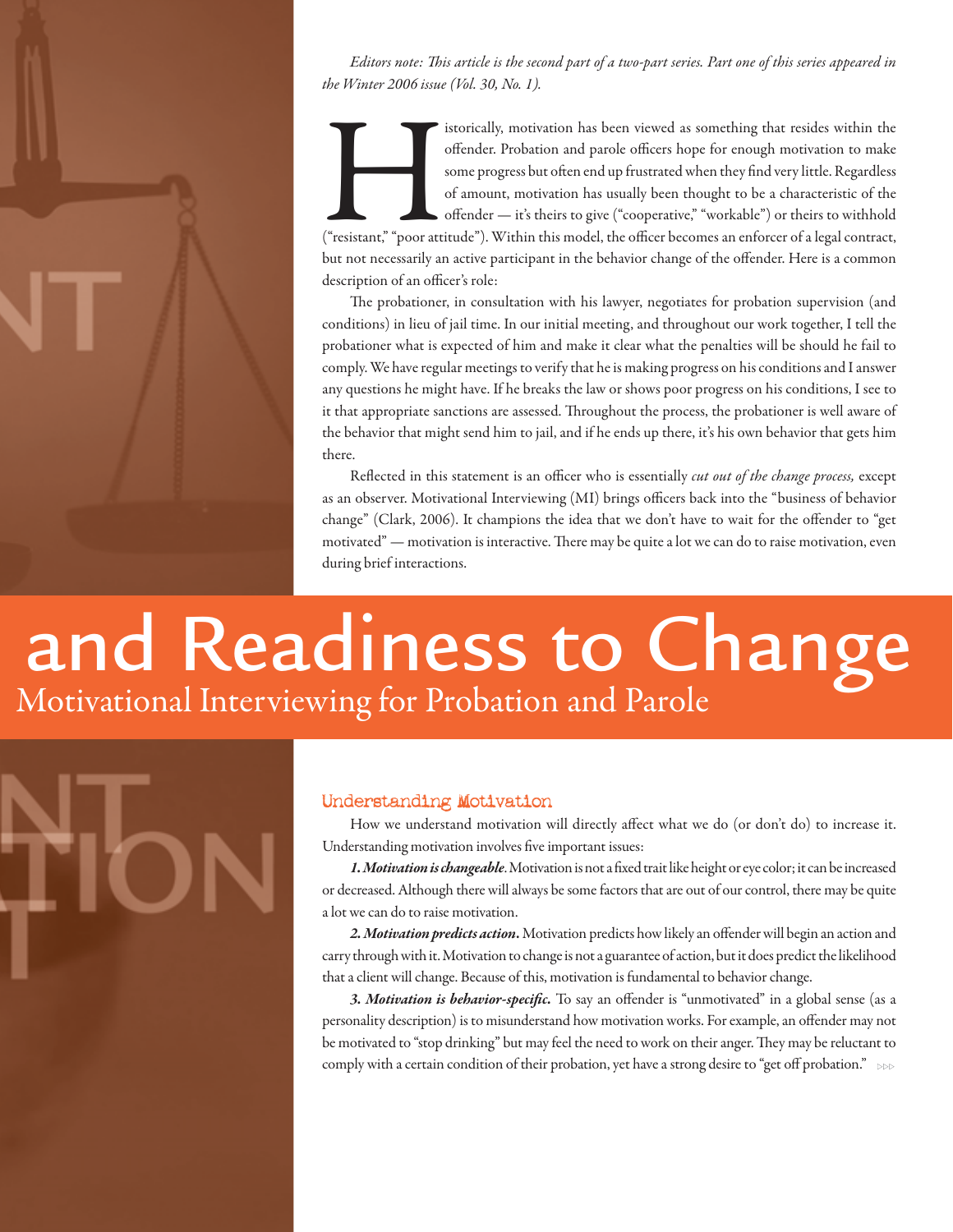*4. Motivation is interactive.* Motivation changes because of relationships between people. Exchanges between the officer and probationer have the potential to increase or decrease the offender's perceived importance and confidence for change. The questions and statements that an officer chooses can influence what an offender talks and thinks about, and subsequently how he behaves.

*5. Motivation can be aff ected by both internal and external factors,* but internally motivated change usually lasts longer. Consider two offenders who agree to complete a substance abuse evaluation. One agrees to the evaluation to avoid jail, while the other agrees because he is concerned that his drug use is causing family problems. Both may be compliant, but the second is more likely to make changes that lower the probability that he will engage in future criminal behavior. Research repeatedly finds that internally motivated change is far more enduring over time (Deci & Ryan, 1985; Viets, et al., 2002).

Given the right situation, most probation and parole officers would strive to help offenders towards behavior change, - but few are equipped with the right tools. Simple notions of what things "should" motivate offenders are often insufficient. Change, when it happens, seems to be the result of a combination of factors — a sort of motivational "alignment" — rather than increased levels of just one factor.

The findings regarding motivation suggest at least four conclusions<sup>1</sup>:

- 1. In community corrections, the interaction between a probation officer and offender can have a large impact on a offender's motivation. The way an officer interacts with an offender can raise or lower motivation.
- 2. Often, the things that we assume would be motivating to an offender simply are not. Thus, motivation is a process of finding out what things are most important to a particular individual, as well as what plan will work best for attaining them.
- 3. Not all moments are created equally. There seem to be "teachable" windows where people are more receptive to feedback from their environment and more interested in trying out new behaviors. Looking for where the momentum is, rather than where it is not, seems to be a sensible first step.
- 4. A desire to achieve an outcome (importance), belief that it can be achieved (confidence), and a belief that the new behavior is freely chosen (autonomy), seem to be the optimal conditions for change.

### **The Spirit Of Motivational Interviewing – Embracing a helpful style**

No two offenders are alike — they enter our probation departments and parole agencies with a complex array of different experiences, traits, values and personality styles. So if offenders come in, each with their individual characteristics, what conclusion could be reached if one heard mainly arguing and resistance talk coming from any one probation office or cubicle? It would stand to reason that it is not the offenders who are responsible for the negative responses but rather the officer's approach. Probation/parole officer style can be a major determining factor whether the offender comes down on the side of resistance, or alternately, increases their readiness to change during meetings. An officer's "style" is simply the way they relate to offenders. As noted in the first of this two-part series (Clark, 2006) one style can be "toughas-nails" and coercive while another style can be more encouraging and motivational.

Consider this example of officer style. In departments where intake and supervision are separated, supervising officers report that the ease or difficulty of their first meeting with a new probationer or parolee is heavily influenced by what happened during the intake interview. An officer from a small probation department gave this description:

For the initial appointment, I can predict what kind of attitude the offender will show up with depending on which of the two intake officers this person met with. If I see one name, I know the person will be reluctant to come in and I'll spend a portion of my time trying to undo all of the damage that has been done. If I see the other name, not only do I know the client will show, I know I will have a hard time living up to the positive image that this person created of a probation officer. It's like night and day—actually, more like heaven and hell!

These differences are due to staff "style." The second intake officer seems to have embraced a style that best aligns with this Motivational Interviewing (MI) spirit. The spirit of MI (Miller & Rollnick, 2002) boils down to three components, collaboration, evocation and autonomy:

- **Collaboration.** Partnership is key to increase motivation. This spirit of MI is to explore rather than press, to support rather than argue. Compliance can occur without the offender feeling understood and respected — the same cannot be said if one wants to induce behavior change. We create a respectful partnership with an offender, not because we disregard their illegal behaviors, but rather because it creates the necessary climate for lasting change.
- **Evocation.** We have always relied heavily on "telling," educating and  $\mathbf{H}$ reasoning. However, this approach has more to do with eliciting and "pulling out" from the offender rather than installing or "putting in." When working for behavior change, we set aside the traditional probation role of the dominating expert who tells the submissive recipient how to change. We want the offender in an active-speaking role, rather than a passive-listening role.
- **Autonomy.** Change is more likely to occur when the person feels **•**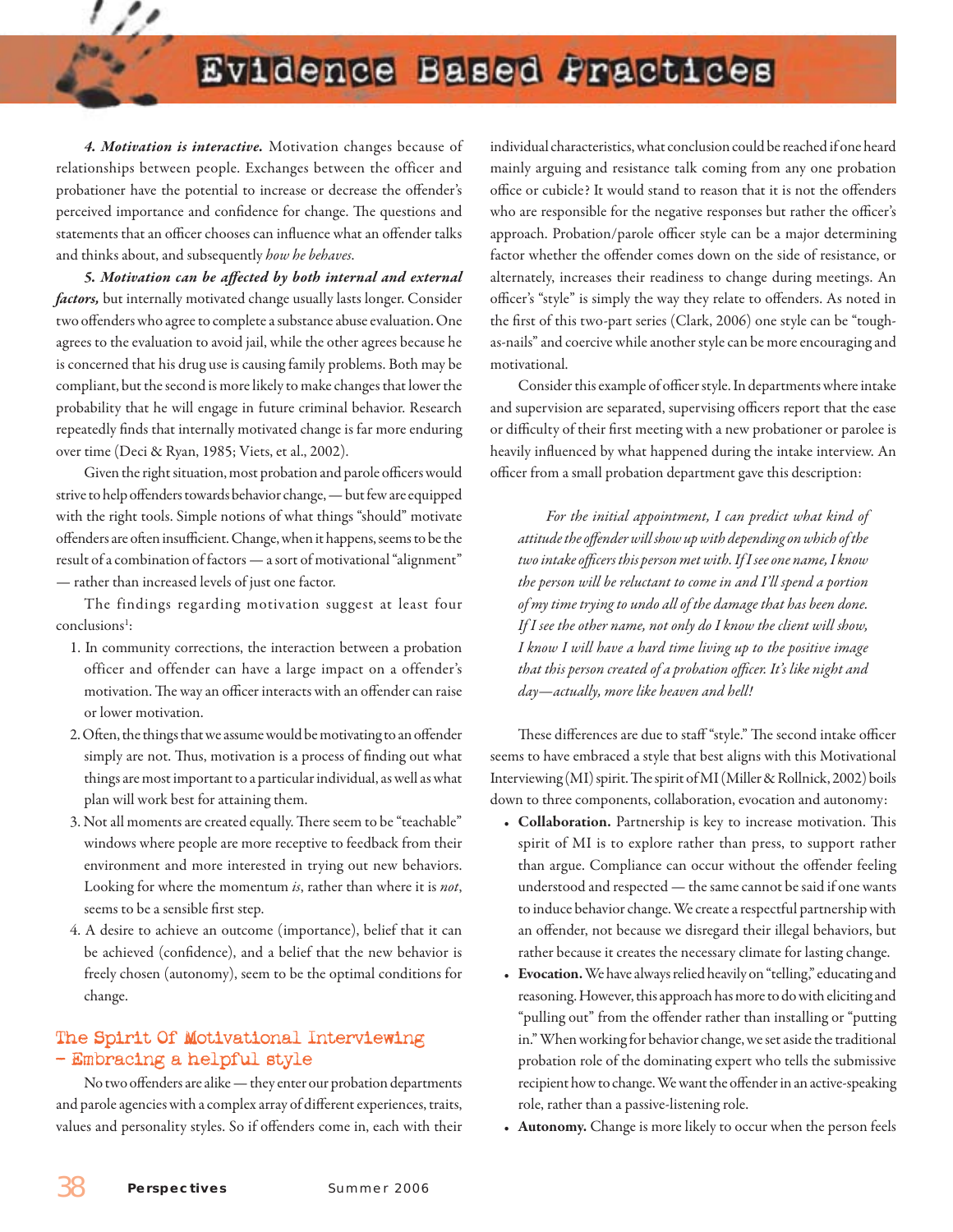that he or she is in charge of their own behavior, that what he or she does is by their own choice. In general, if people think that they are making changes for their own reasons, they are more likely to stick with new behaviors. Too much pushing can actually make people less likely to change.

#### **A Road Map For Motivational Interviewing**

Completing a brief examination of motivation, how might an officer raise motivation levels? Moyers & Waldorf (2004) offer a helpful analogy of a "map" to describe how to "do" Motivational Interviewing. A seasoned traveler would want to (1) pick a destination, (2) use a roadmap to decide directions and (3) be attentive to potential trouble spots along the way.

### **(1). The Destination: The Principles of Motivational Interviewing**

The goal of any probation/parole officer's actions is to "arrive" at these principles. Aside from the compliance tasks of gathering information and documenting adherence to court or parole board orders, any efforts to motivate an offender will land an officer at these principles—they represent the "destination." These principles include:

- Express Empathy
- Roll With Resistance
- Develop Discrepancy •
- Support Self-Efficacy

#### **Express Empathy**

Motivational Interviewing involves a sincere attempt on the part of the officer to understand the offender's point of view and to understand that the offender has a choice in how they respond to supervision orders and officer directions. Aside from understanding, empathy also involves an effort to draw out concerns and reasons for change from the client, holding back the urge to push the officer's own agenda. Our field has had several decades of viewing offender motivation solely from our perspective. McMurran (2002) notes, "A different and potentially more useful perspective is to look at motivation to change from the offender's point of view" (p.5 – emphasis added). Empathy and reflective listening are frequently a core part of counseling, negotiation, and sales techniques.

#### **Roll with Resistance**

Since motivation has been viewed more like a fixed offender trait, some officers have thought that the best strategy is to directly confront the offender's denial, rationalization, and excuses.

- You've got a problem. •
- You have to change.
- If you violate, you'll go back to jail. Is that what you want? •

Other staff shy away from a heavy-handed approach, instead relying on suggestions or logic to persuade the offender.

- Can't you see how this behavior is affecting your kids?
- Why don't you just… •
- Here's how you should go about this… •

Past suggestions to probation staff (Clark, 1996) have cautioned, "Do not argue or debate with the offender. You are not likely to change their mind through reasoning. If this approach was going to work, it would have worked by now."

Unfortunately, the evidence suggests that both of these strategies, especially early on, tend to make things worse. When confronted with external pressure, the typical response is to defend the current negative behavior or troublesome situation.

| <b>Officer Confronts</b>        | Offender Resists                  |  |
|---------------------------------|-----------------------------------|--|
| You've got a problem<br>because | No, I don't because               |  |
| Why don't you                   | That won't work for me<br>because |  |
| If you don't you'll             | My friend did and he              |  |

Motivational Interviewing suggests, "Confrontation is the goal, but not the style." What that means is confrontation is the goal for many probation interactions—helping an offender see and accept an uncomfortable situation. That would be done, however, with a motivational strategy rather than through a style of force or argument. MI gives us the option of turning away from confrontational or logicbased approaches, while still keeping the focus on change. We can, and should enforce the appropriate legal sanctions, but for long-term change, it is better if the confrontation is between the probationer and their own issues (discrepancy), rather than the officer and probationer (coercion).

#### **Develop Discrepancy**

The best interaction is one in which the offender voices the arguments for change. How does an officer facilitate this? The first step is to build a positive and collaborative relationship (express empathy). A positive relationship creates a place of trust where offenders can feel more comfortable talking about change. Given a positive working relationship, we then move to find out what the person values, and if their current behavior is in conflict with these deeply-held values. If there is a gap between what they value and their current behavior, this gap is called "discrepancy." This gap becomes fertile ground for discovering and amplifying the offender's own reasons for change. The officer looks for ways to create an "appetite" for change.  $\Box$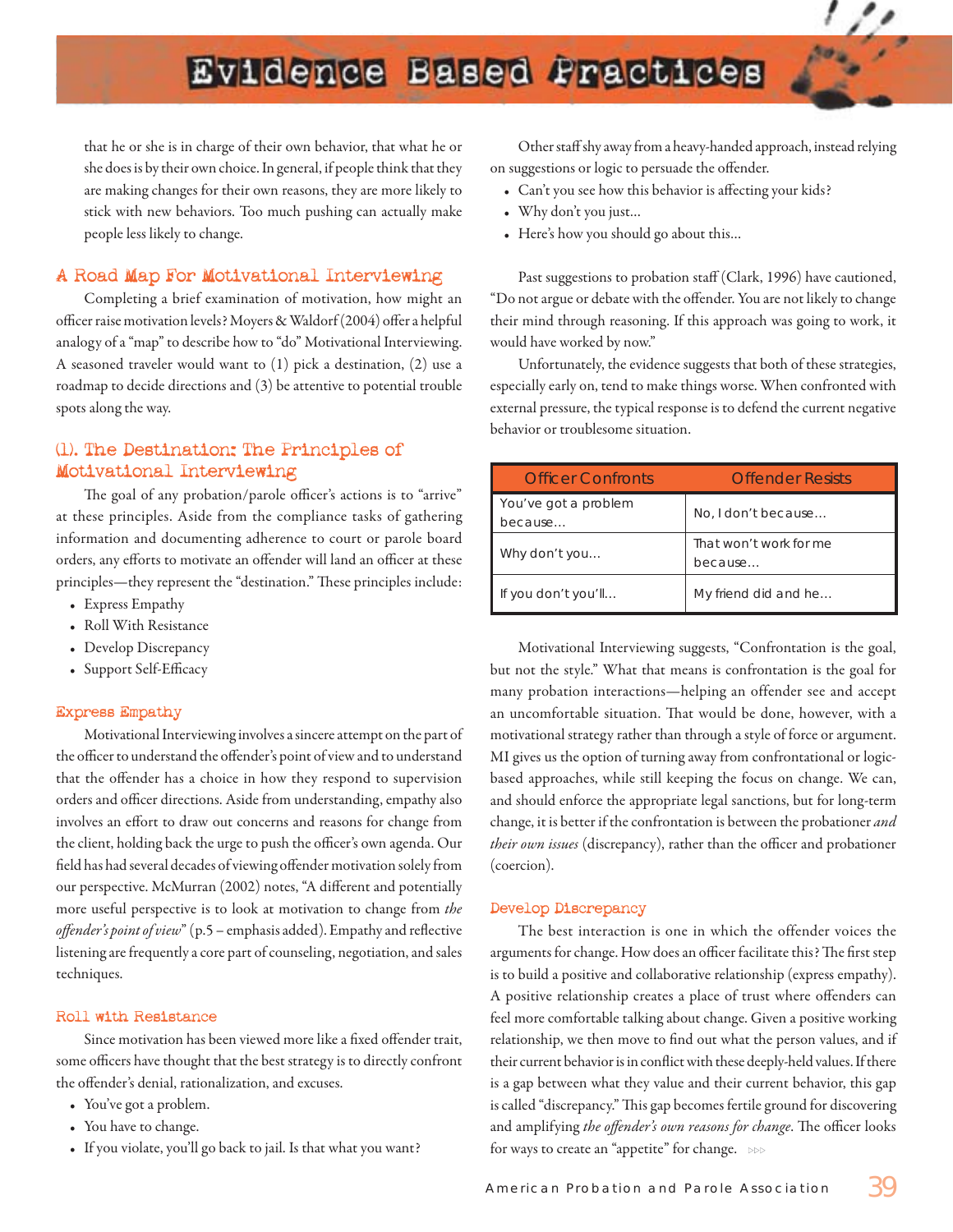Considering the Stages of Change theory (Prochaska & DiClemente, 1983), some offenders will enter probation or parole in the precontemplation stage, not believing that there is any reason to change. A few more enter supervision in the preparation or action stage, having acknowledged the problem during the first appointment and needing only minimal assistance to begin change efforts. Throughout this process, ambivalence is an internal battle between "I want to do this, but I know I shouldn't." These mixed feelings are a normal part of the change process.

Staff have long been taught to see ambivalence as a classic form of "denial," yet for the motivationally-inclined officer it demonstrates a reason for optimism! Rather than being a sign that a person is moving away from change, ambivalence is a signal that change may be on the horizon. Ambivalence makes change possible — it is the precursor to positive behavior change.

Offenders can change if they can successfully negotiate this ambivalence. The balance tips to one side or the other. The challenge therefore, is to identify and call attention to this ambivalence. There will be a small percentage of offenders who have no ambivalence around their current behavior. However, the large majority of offenders will enter our departments with a certain amount of concern regarding their behavior (if only about the legal consequences). Where the discrepancy goes depends on whether an officer recognizes and uses it to elicit selfmotivational speech.

#### **Support Self-Efficacy**

Part of motivation is an estimate of how likely we are to succeed if we wanted to change. Obviously, people who are discouraged about their chances are less likely to attempt change. If you've raised someone's value of importance to change by negotiating ambivalence and invoking a discrepancy in their thinking, change is still not certain. Even if you've found the importance to change, you remain stuck if you have no confidence in your abilities to carry out the change. For this reason, we go out of our way to remind the offender of personal strengths and resources, and support him or her through encouraging statements and finding past successes.

In the face of so many problems and failures by offenders, how does the officer find optimism to believe in the offender's ability to change and help the offender to believe in themselves as well? Many probation and parole departments are turning to a more positive, constructive way of solving problems. The Strengths Perspective (Saleebey, 1997) and Positive Psychology (Seligman, 1998) first developed in the fields of social work and psychology have made the transition into juvenile justice (Clark, 1996, 1998; Kurtz & Linnemann, 2006), adult community corrections (Clark, 1997) and prisoner reentry programming (Maruna & Lebel, 2003; Burnett & Maruna, 2006). This approach seeks to

find a better balance of amplifying strengths rather than a sole focus on repairing weakness and fixing flaws. Community corrections has long been concerned with uncovering a person's deficits, weaknesses, and problems. For so many offenders, their talents and abilities go unrecognized — and more importantly — unused.

Many offenders have developed survival skills that run opposite to what they might need to achieve. For example, the skills and behaviors that makes up a "good" parolee or probationer often fall under the category of compliance and "giving in" — yet compliant behaviors are rarely associated with achievement or growth, which often involve taking some risks and demonstrating personal choice and initiative (Rapp, 1998).

### **(2). Roadmap—Directions for Reaching the Destination**

There are often many routes to arrive at the same destination. Plotting a course occurs with strategies and techniques, in much the same way as a driver decides which direction to take when faced with the many turns and forks in the road. A motivational roadmap includes:

- Decisional Balance •
- Eliciting "Change Talk" (Self-Motivational Speech) •
- Preparing People for Change •

These "directions" keep the issues of change in focus. Bill Miller notes, "In most instances, people talk a little bit about changing, then a little bit about not changing and then they stop talking about change. Motivational Interviewing is a method for keeping change talk on the front burner."(Miller, 2003)

#### **Decisional Balance**

There is a common sense view of motivation in that offenders do things because they perceive them as being better in some way than not doing them (West, 1989). From this position, it is easy to see motivation as a decision-making process. In this "What's in it for me?" approach, offenders will try to anticipate whether a course of action is likely to be useful to them before they act, assessing both the positive and the negative consequences of a behavior. When individuals are confronted with two or more options, they will select the one that, relative to the other options, will provide the most benefit at the least cost (von Winterfeldt & Edwards, 1986).

The "Decisional Balance Sheet" can be a helpful tool for understanding the thinking, emotional, and motivational aspects of decision-making. With this decisional balance tool, the gains of starting a behavior change are contrasted with the costs of not undertaking the change. Decisional balance is a comparative model because it is not the total number of gains and losses that influences the decision but the number of gains and losses in relation to each other. What "tips"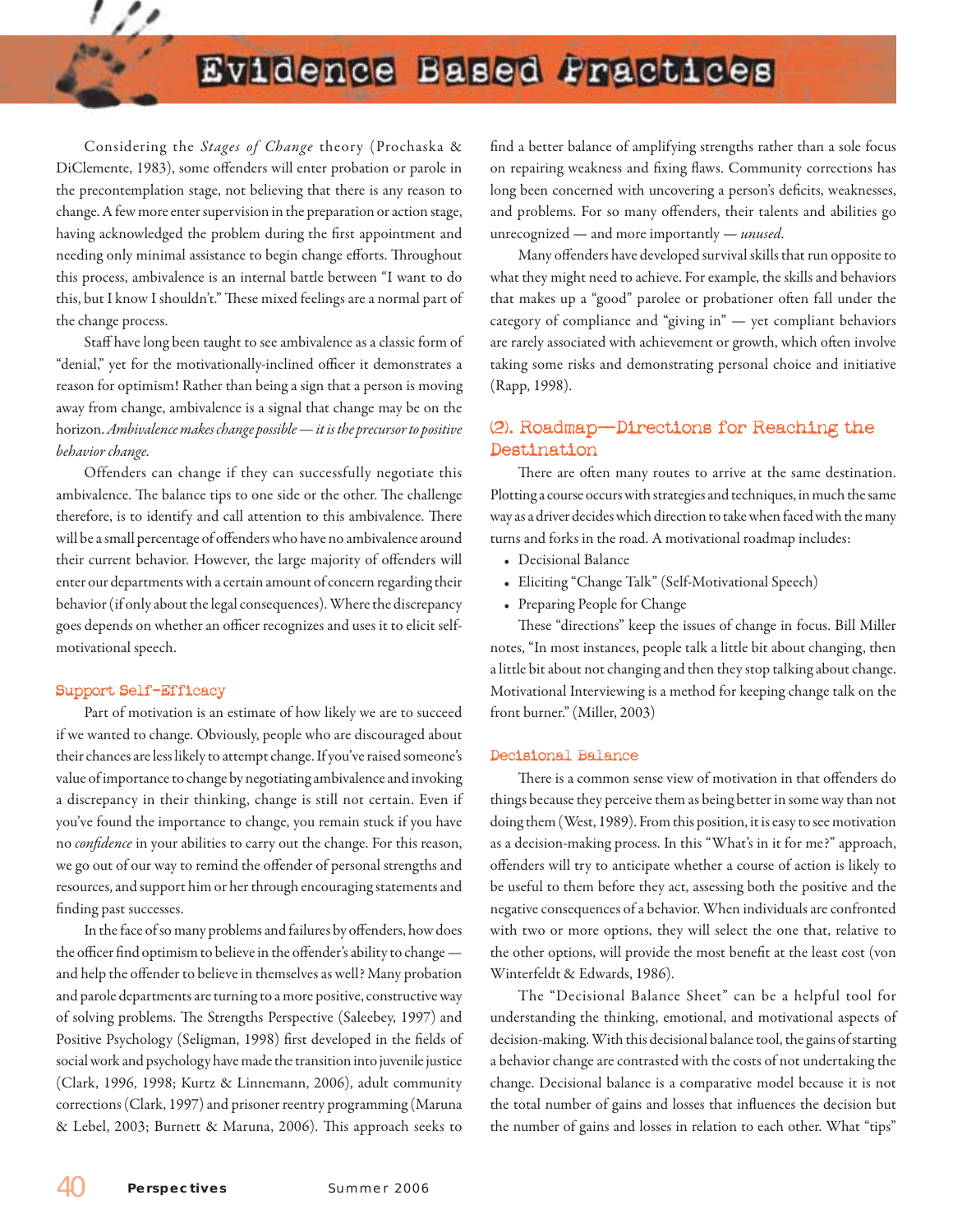| Sample Decisional Balance Sheet - "my alcohol use" |                             |                           |                             |
|----------------------------------------------------|-----------------------------|---------------------------|-----------------------------|
| Continuing On As Before                            |                             | Making a Change           |                             |
| <b>Benefits</b>                                    | Costs                       | Costs                     | <b>Benefits</b>             |
| Helps me relax                                     | Spouse gets mad             | Won't have a way to relax | Family would trust me again |
| Feel like I fit in                                 | Spend all my money          | What about my friends?    | Marriage would go better    |
| Don't worry about my bills                         | Ended up here at this court | Life will be boring       | Better at my job            |
| Love the buzz                                      | Suspended from my job       |                           | More money                  |
|                                                    |                             |                           | Get off probation sooner    |

the balance from one side to the other is not always logic, but rather a subjective appraisal made by the person.

Decisional balance sheets (Figure 1) are one way to frame such a dilemma. For instance, a simple way to broach the subject of change is to ask offenders about some of the "good things" and "not-so-good" things about a target behavior. The two questions can be asked of almost anyone, no matter what their interest in change. They're also useful when an officer really doesn't know what to say to an offender who has taken a very resistant stance.

- What are some of the good things about…? •
- What are some of the not-so-good things about…? •

First, the officer begins with an open question (usually asking about the "good things" first) and immediately follows with a reflection. The officer continues to

the fact that drug use, like all problem behaviors, has some positive aspects for the user. This offender who created the list above is ambivalent about drinking, seeing both pros and cons. This is despite the fact that he may have a no-drinking condition of probation or parole. Similarly, a sex offender may have mixed feelings around admitting to the offense, even though it is a condition of his probation. Third, the officer avoids labeling the behavior or using this exercise as a way to bully the offender into change. The questions invite the offender to talk on both sides of the issue; we strategically prompt the offender to give both sides of the argument.

In community corrections, it is important to be able to appreciate how internal and external forces work together to facilitate positive behavior. Because we work with a mandated population, change might begin because of external pressure (e.g., conditions of supervision),  $\log$ 

ask open questions (e.g., "What else?") until the offender has listed several it e m s. M o st offenders can list several items on both sides, and so the officer does not stop asking after the first or second item. Second, the officer does not shy away from asking about the "good things" about drug use. This officer is comfortable with

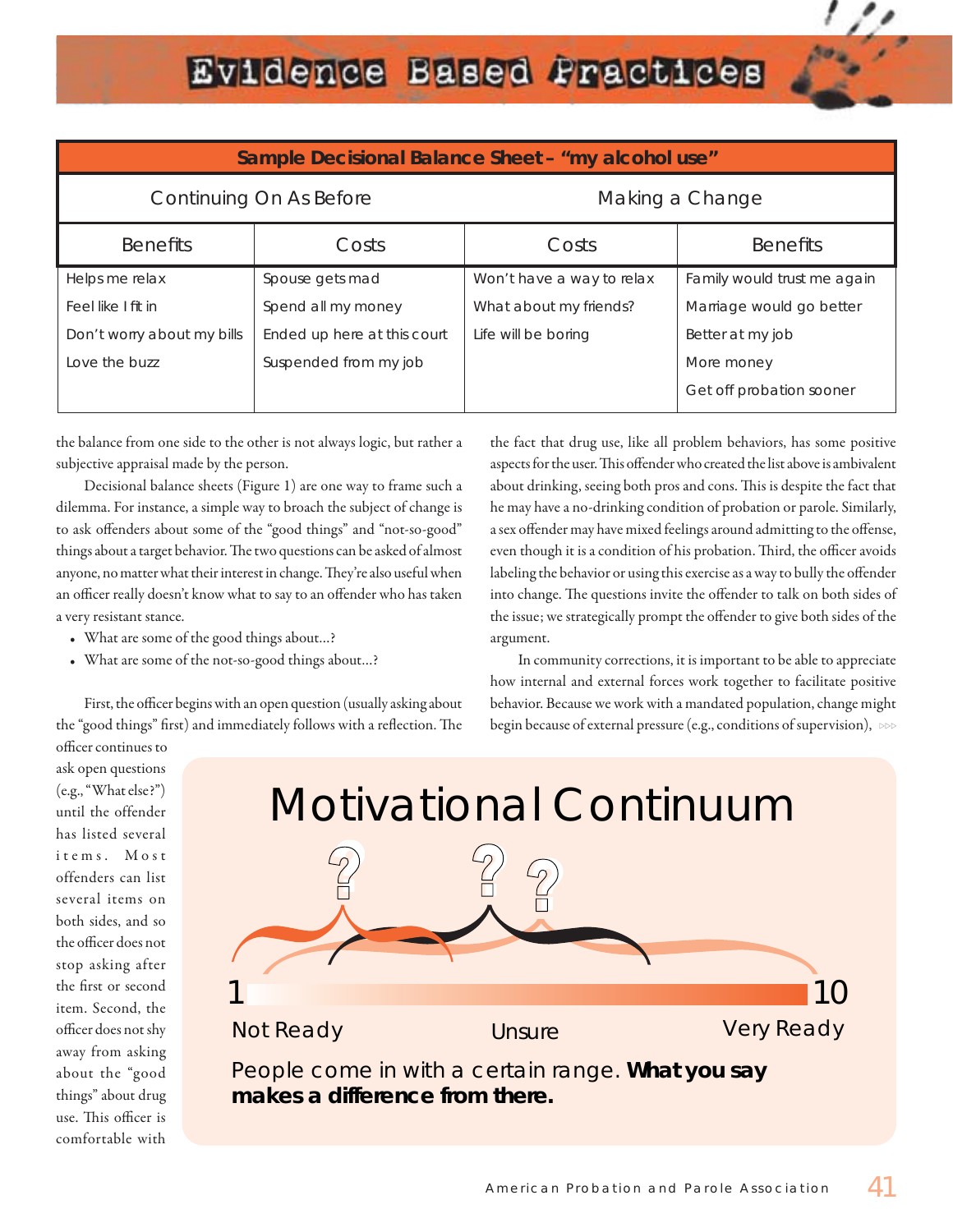but later can be continued for internal reasons (e.g., offender sees personal benefits). The process would ideally look something like, "I have to, I need to, I want to." Officers can choose to use strategies that moves change to the "inside" or just as easily allow compliance to remain pressure-driven and superficial.

#### **Eliciting "Change Talk" (Self-Motivational Speech)**

People can literally "talk themselves in and out of change" (Walters, et al., 2002) and MI-inclined officers turn to skills that elicit "change talk." There are linguistic studies that suggest that the speech of the staff person sets the tone for the speech of the client, which in turn, influences the ultimate outcome (Amrhein, et. al., 2003). In short, certain statements and questions—and especially a certain officer style—seem to predict whether people decide to change during brief conversations. Offenders may come in with a certain range of readiness, but what the officer says from that point on makes a difference in how the offender speaks and thinks, and ultimately, in how they choose to behave in the future.

#### **Preparing People for Change**

The old adage, "You can't make a person change if they don't want to," is only partially true. In fact, there may be quite a lot you can do to prepare people to find a job, address chaotic family life, or give up substance abuse. The art lies in getting people to want to make changes in these areas. Frequently, officers want to jump straight to problem solving.

However, this approach ignores the fact that most people need to be prepared for change. This section talks about specific ways to prepare people to think about change. Motivational Interviewing trains staff in basic listening and speaking strategies:

- Ask Open Questions. •
- Affirm Positive Talk and Behavior
- Reflect What You are Hearing or Seeing
- Summarize What has Been Said

These four techniques (sometimes referred to by the "OARS" acronym, for Open Questions, Affirm, Reflect, and Summarize) get an offender thinking about change, and help us to gather better quality information so we can assist the person in planning. They become an "accelerator" for conversations.

Figure 3 illustrates some of the markers that help to determine whether the interaction is a good one, that is, whether the offender is moving closer towards change.

Training in Motivational Interviewing offers instruction in ways of using these techniques to strategically steer a conversation in a particular direction. However, steering in itself is worthless without the ability to move the conversation forward. Many officers are dominating discussions with offenders and talking themselves out of effectiveness. Video-tape research (Clark, 2005) of offender/ officer appointments find many officers far "out-talk" offenders in short (15 minute) sessions. For example, in one particular session, there were 2,768 words spoken

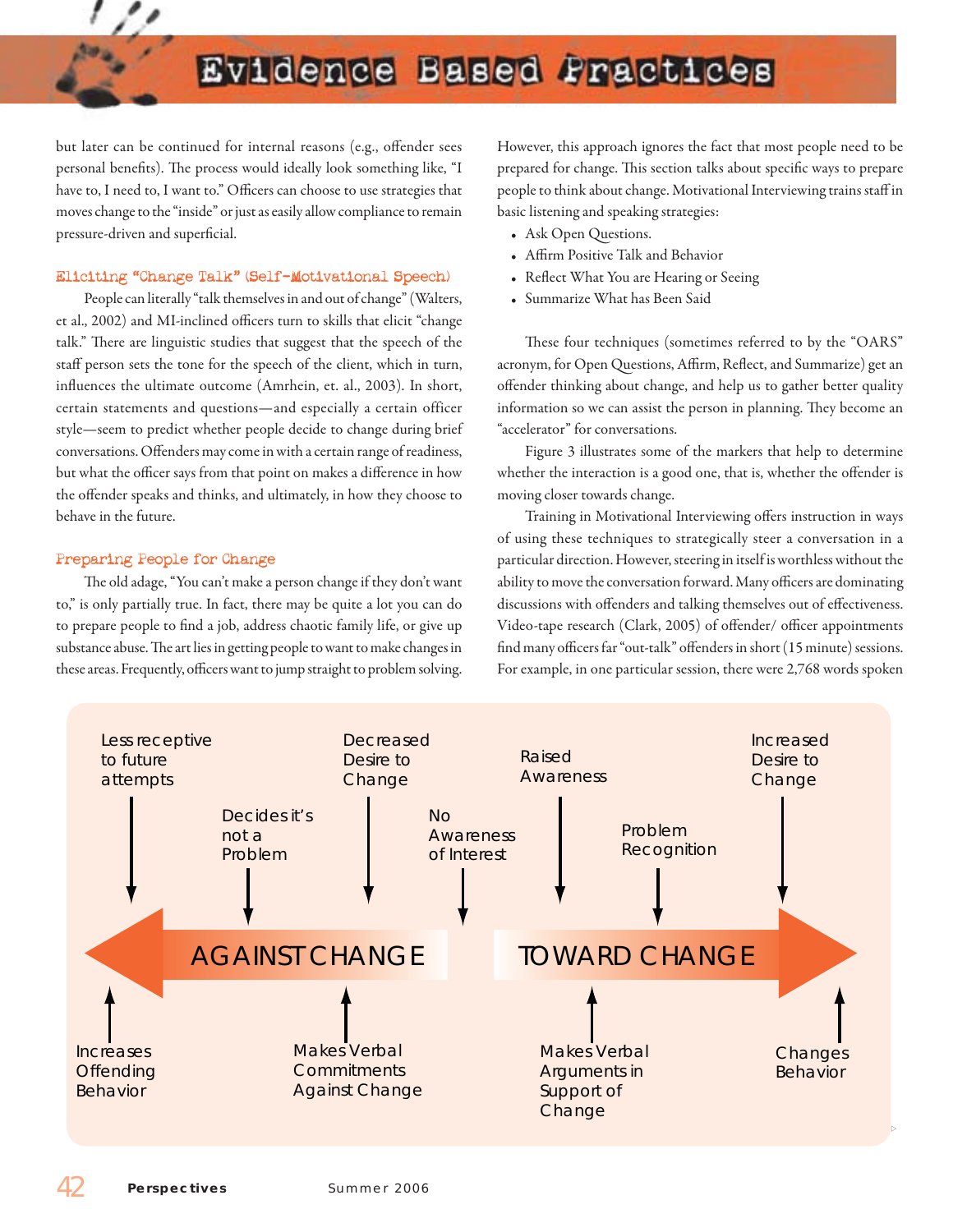between officer and offender. The breakdown? The officer spoke 2,087 words while the probationer was limited to only 681 words. Although listening by itself is no guarantee of behavior change, the ability to both listen while using strategies to get the offender talking, is a prerequisite to being an effective motivational interviewer.

#### **(3) Potential Trouble Spots: Enforce Orders And Deliver Sanctions Without Leaving A Motivational Style**

One of the things that make probation and parole officers unique is their conspicuously dual role. We help the offender to plan, but dispense sanctions if he fails; we ask for honesty, but also report to the court. Indeed, it is understandable why some officers have a hard time navigating this dual role. The tendency is to move to one side — to become too harsh or too friendly — when a more middle-of-the-road approach is called for. In reality, probation and parole officers are more like consultants, in that we manage the relationship between the court or paroling authority and the offender. This is not as far-fetched as some would believe. In truth, we neither make decisions for the offender or for the court or parole board. If we treat the position from the perspective of a consultant, we can avoid some of the pitfalls inherent in this dual role. Adopting this middle-of the-road stance makes us not only an effective advocate for the court or parole board, but also allows us greater power to influence the actions of the offender.

Motivational Interviewing can make change more likely, but it is by no means a magic bullet. When violations occur, there are a couple of strategies for keeping a motivational edge.

#### 1. Explain your dual roles (Become the "go-between")

Motivational Interviewing encourages officers to be honest with offenders about all aspects of their supervision, including conditions, incentives, and sanctions. Officers should fully explain up front to the offender about their dual role—yet do so as someone who represents "both sides." For instance:

I want to make you aware that I have a couple of roles here. One of them is to be the court's representative, and to report on your progress on the conditions that the court has set. At the same time, I act as a representative for you, to help keep the court off your back and manage these conditions, while possibly making some other positive steps along the way. I'll act as a "go-between"—that is, between you and the court, but ultimately you're the one who makes the choices. How does that sound? Is there anything I need to know before proceeding?

#### 2. Address Behavior with an "Even Keel" Attitude

Adopting a new approach like Motivational Interviewing is clearly a process. Even after an initial training, there is a common pitfall for many officers when compliance problems occur. At some point, if an offender remains ambivalent (e.g., lack of progress), they believe it makes sense to move out of a motivational style and switch over to more coercive and demanding strategies. Staff who initially found the benefits of motivational work will justify heavy-handed tactics — perceiving them to be a natural response to resistance, even remarking that difficult offenders seem to be "asking for it." A critical idea is missed—there is a difference between enforcing sanctions based on lack of progress, and switching styles to a more heavy handed approach. One can enforce orders and assess sanctions as appropriate,  $\log$ 

Early studies of Motivational Interviewing attracted intense interest, as they were sometimes able to match the same amount of improvement in single sessions as compared to several months of outpatient work (Miller, et al., 1980; Chapman & Huygens, 1998). Linguists became interested and began to study the speech content of these motivational sessions. This is what makes this linguistic research so interesting for probation efforts—the majority of any interaction between officer and offender involves talking and conversation. Linguists studied the actually words spoken between staff and client that proved to determine positive behavior change. What they found were five conversation dimensions of desire, ability, reason, need and commitment talk. These conditions were placed in an easy-toremember acronym of DARN-C:

> **D**esire (I want to, prefer, wish) **A**bility(I can, able, could, possible) **R**easons (I should, why do it?) **N**eed (I must, importance, got to) **C**ommittment (I will, I'm going to…)

The researchers were quick to point out that not every dimension had to be voiced for behavior change to start. Simply getting the offender to verbalize one of the four constructs (DARN) might be enough. However, the same could not be said for Commitment—for it was Commitment talk that actually predicted behavior change. In training sessions, staff review these dimensions at length and learn the skills to elicit these important kinds of change talk.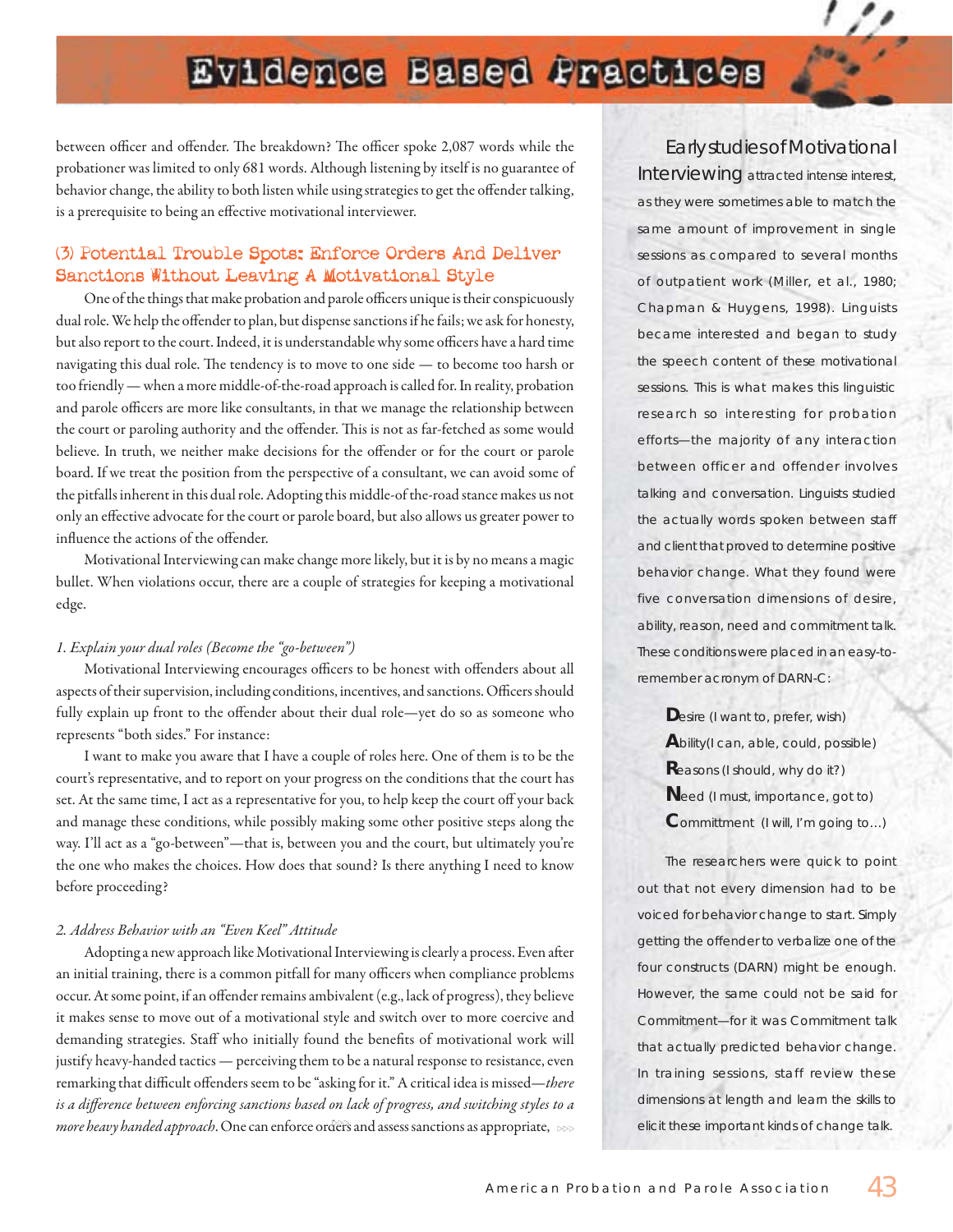without leaving motivational strategies behind.

Force, for all its bluster, can often make a situation worse. This is especially true when addressing violations. Offenders may already be on the defensive about their progress, and an agitated officer can make the offender's attitude worse. For this reason, we suggest that officers address violations with an "even keel" attitude, addressing the behavior, dispensing the appropriate sanction, but not getting agitated or taking the violation personally.

Motivationally-inclined officers offer their support  $-$  and their regrets — to the offender who might be considering a violation of the conditions of supervision:

PO: We've talked about this before. In another two weeks, you will be in violation of this court order. We have also talked about how it is up to you. You can certainly ignore this order but sanctions will be assessed.

Offender: "Darn right I can I can ignore it-this is so stupid!" PO: "It seems unfair that you're required to complete this condition. It feels to you like it might be a waste of your time." Offender: "Yeah. I can't believe I have to do this!"

PO: "It's important that I tell you that my (supervisor, judge, responsibilities, policy, position) will demand that I assess a consequence if it's not completed before the next two weeks." Offender: "You don't have to report this."

PO: "Unfortunately, that's part of my job. I have to follow orders here. So, this will be something I'll have to do."

Offender: "You mean you can't just let it go?"

PO: "No, I don't have a choice. But—you have a choice, even if I don't. Is there anything we can do to help you avoid these consequences before the end of the month (next meeting, court deadline)?"

Offender: "I'll think about it, it just seems unfair."

A confrontational approach is always an option, but at this point simply recognizing the offender's reluctance, and fairly informing him or her about what is likely to happen, improves the likelihood that a decision for compliance will eventually overtake the emotions of the moment.

In this example, the officer refuses to leave the middle, neither defending the order, nor siding with the offender to stop the sanction. When it comes to the specific sanction, the officer defers to the court or parole board, and re-emphasizes a collaborative relationship: "How do we (you, significant others and myself ) keep them (the judge, the parole board) off your back?" Finally, the officer emphasizes the offender's personal responsibility. Offenders don't have to complete their conditions; they always have the option of taking the sanction.

Motivational Interviewing steers clear of both the hard and soft approaches. The "hard" approach is overly-directive and defends the court or parole board's authority ("You better do this!," "Drop the attitude, you're the one who broke the law," "Don't blame the judge"). Less examined is the "soft" approach. This approach leaves the officer defending the offender, ("I won't tell this time - but don't do it again," "Do you know what the court or parole board would do if I brought this to their attention?"). A positive alliance is not the same as ignoring violations to keep a good relationship at any cost ("You better get it together or I'll have to do something"), nor is it the same as allowing the situation to become personal and attempting to "out-tough" the offender ("I'll lock you up!"). Both approaches miss the mark as they prevent the officer from occupying the "middle ground."

A motivational approach is about finding the middle ground as a consultant who works with both sides (the court/parole board and the offender). Officers can work in partnership with the offender, while still being true to their court roles. Officers can respect personal choice, but not always approve of the offender's behavior. By their skills and strategies, agents can supervise for compliance and, at the same time, increase readiness for change.

#### **Conclusion**

This two-part article series has made the call for the field of probation and parole to re-enter the "business of behavior change." With new tasks facing our departments, Motivational Interviewing (MI) represents a helpful approach to retool our direct practice methods. It is one of the few approaches named directly as a science-based method for probation work by the National Institute of Corrections "Evidence-Based Policy and Practice" initiative (NIC, 2004). MI is a practice included among the eight principles of effective interventions to reduce the risk of recidivism. Within these eight principles, the second principle of evidence-based practice cites:

"2. Enhance Intrinsic Motivation - Research strongly suggests that "motivational interviewing" techniques, rather than persuasion tactics, effectively enhance motivation for initiating and maintaining behavior change." (p.1)

This series has attempted to lend substance to this recommendation by reviewing the many benefits Motivational Interviewing offers to probation staff. The American Probation & Parole Association has responded to the call by offering Motivational Interviewing training as part of their professional development series. All lends encouragement and optimism to community corrections—for the offender, officer and the hopeful communities they impact.